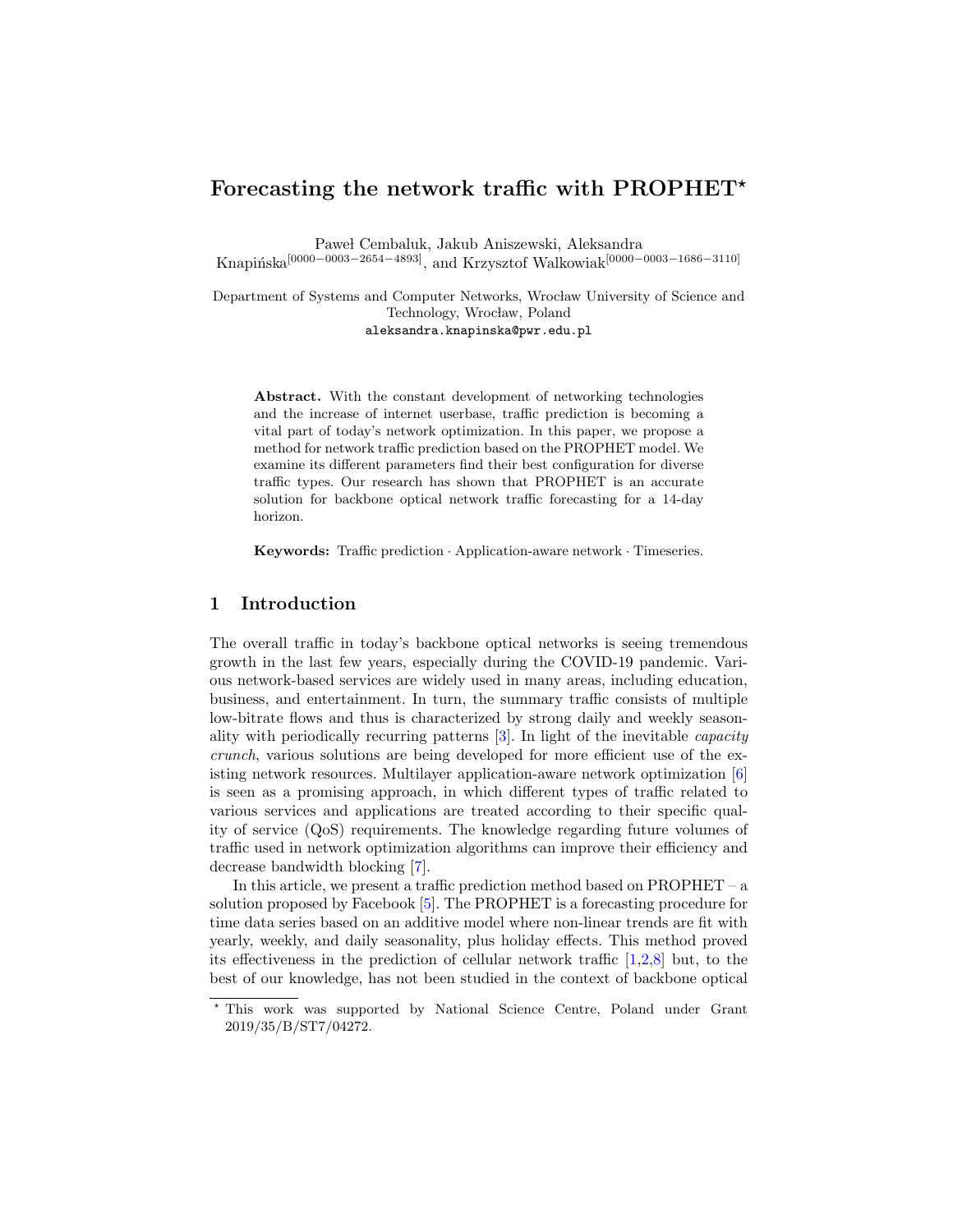P. Cembaluk et al. 216

networks. To fill this research gap, we propose a throughout study of various parameters of PROPHET and evaluate it on datasets corresponding to diverse types of backbone optical network traffic. The rest of the paper is organized as follows. In Sec. [2,](#page-1-0) we define the problem and describe the chosen method. Sec. [3](#page-1-1) describes conducted numerical experiments. Sec. [4](#page-3-7) concludes this work.

# <span id="page-1-0"></span>2 Problem definition and method description

The problem considered in this work concerns the prediction of traffic in backbone optical networks. The created regression model attempts to predict future volumes of a specific traffic type with a given sampling rate based on historical data. The chosen forecast horizon is 14 days.

The PROPHET algorithm [\[5\]](#page-3-3) provides automated timeseries forecasts that can be tuned. In this paper, we explore the impact of three of the PROPHET parameters on the prediction quality of various network traffic types. The first parameter is the changepoint prior scale, and it determines how much the trend changes at changepoints. Its value is a tradeoff between trend under- and overfitting. The second parameter is the seasonality prior scale. Its large value allows the seasonality to fit large variations, and a lower one decreases the magnitude of the seasonality. Because of the density of input data, as the last parameter, we chose the number of automatically placed changepoints.

As a reference approach, we propose a Linear Regression model, which proved to be an accurate method for network traffic forecasting [\[4\]](#page-3-8). Our implementation, adjusted for long-term traffic forecasting, takes four input features: the hour of the day, minute of the day, second of the day, and weekday.

## <span id="page-1-1"></span>3 Numerical experiments

The datasets in our experiments contain data based on the information from the Seattle Internet Exchange Point (SIX), collected between 22 X 2019 and 23 XII 2019, with a sampling rate of 5 minutes. To simulate diverse traffic types in a network, we added some fluctuations into the original data. To measure how the traffic in created datasets differs from the collected aggregated Seattle measurements, we use the mean absolute percentage error (MAPE). In this paper, we consider three datasets of diverse profiles: traffic a (MAPE =  $3.39\%$ ), traffic b (MAPE = 8.21%) and traffic c (MAPE = 13.35%). Low MAPE values imply fewer fluctuations since the traffic is the most similar to the original aggregated SIX traffic. Intuitively, high MAPE values mean more fluctuations. The provided MAPE values are averaged across all the samples in each dataset. For more details regarding the datasets creation, we refer to [\[4\]](#page-3-8).

We explore the impact of PROPHET parameters on each traffic type, to obtain the most accurate prediction. For the changepoint prior scale, we investigate the values of 0.0005, 0.001, 0.01, 0.1, and 0.5. For the seasonality prior scale, the default value in the PROPHET is 10.0, which means almost no tuning. In our experiments, the tested values are 0.1, 1.0, and 10.0. For the number of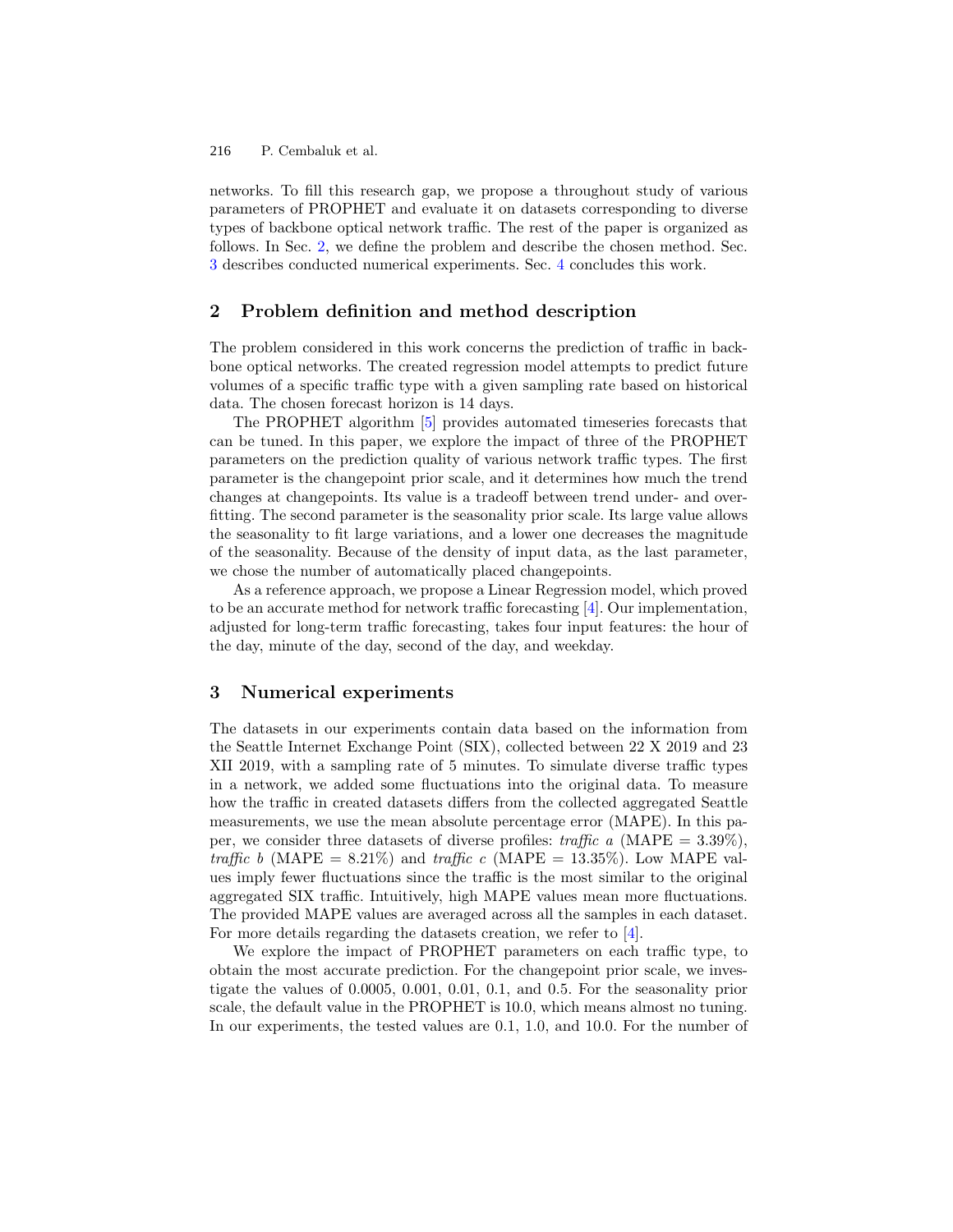automatically placed changepoints, the default value in PROPHET is only 25, and in our experiments, the tested values are 25, 50, and 100. Overall, for each traffic type, we examine 45 parameter configurations.

<span id="page-2-0"></span>Table 1: MAPE values for three best PROPHET configurations and the reference approach for each traffic type

|                                 |        | changepoint prior scale seasonality prior scale number of changepoints MAPE |     |         |
|---------------------------------|--------|-----------------------------------------------------------------------------|-----|---------|
| $\alpha$<br>$tra\mathcal{F}$ ic | 0.001  | 1.0                                                                         | 25  | 0.07777 |
|                                 | 0.001  | 0.1                                                                         | 100 | 0.07780 |
|                                 | 0.001  | 10.0                                                                        | 25  | 0.07797 |
|                                 |        | linear regression                                                           |     | 0.22504 |
| P<br>$\it traffic$              | 0.001  | 1.0                                                                         | 100 | 0.11837 |
|                                 | 0.001  | 0.1                                                                         | 100 | 0.11845 |
|                                 | 0.001  | 10.0                                                                        | 100 | 0.11874 |
|                                 |        | linear regression                                                           |     | 0.23897 |
| $\circ$<br>$tra\mathcal{F}$ ic  | 0.001  | 1.0                                                                         | 25  | 0.15992 |
|                                 | 0.001  | 10.0                                                                        | 25  | 0.16004 |
|                                 | 0.0005 | 10.0                                                                        | 25  | 0.16007 |
|                                 |        | linear regression                                                           |     | 0.25212 |

In Table [1,](#page-2-0) we present the results of the three best PROPHET configurations for each traffic type together with their parameters, alongside the reference Linear Regression model. Intuitively, the most accurate forecasts were obtained for the least fluctuating traffic a, and the highest prediction errors were noted for the most difficult *traffic c*. Performing the experiments, we noticed that the most significant PROPHET parameter is the changepoint prior scale. Its smallest value resulted in the lowest MAPE across traffic types. In particular, for traffic b, the difference between the worst result for the changepoint prior scale of 0.001 and the best for 0.5 was as high as four percentage points. After setting its value too low, i.e., 0.0001, the optimization algorithm failed – the model had to fall back to the Newton algorithm, yielding worse results than its default one. The seasonality prior scale did not seem to affect the results as much. In general, lower values, i.e., 0.1 and 1.0, yielded lower errors than 10.0. The differences between them were, however, only fractions of a percent. Furthermore, the number of changepoints did not appear to have any significant impact on the results either. Its influence was the most noticeable for cases with a changepoint prior scale of 0.01, where a higher number of changepoints resulted in more accurate forecasts. Once again, the results differ by only a fraction of percent, whereas more changepoints require more computational power for calculating the traffic prediction. Thus, it may not be worth it to increase this parameter. Overall, the predictions made by the PROPHET were of significantly higher quality than the reference Linear Regression. Though this approach appears in the literature as a prominent solution for short-term traffic forecasting (e.g., [\[4\]](#page-3-8)), the PROPHET is versatile for long-term network traffic prediction.

217